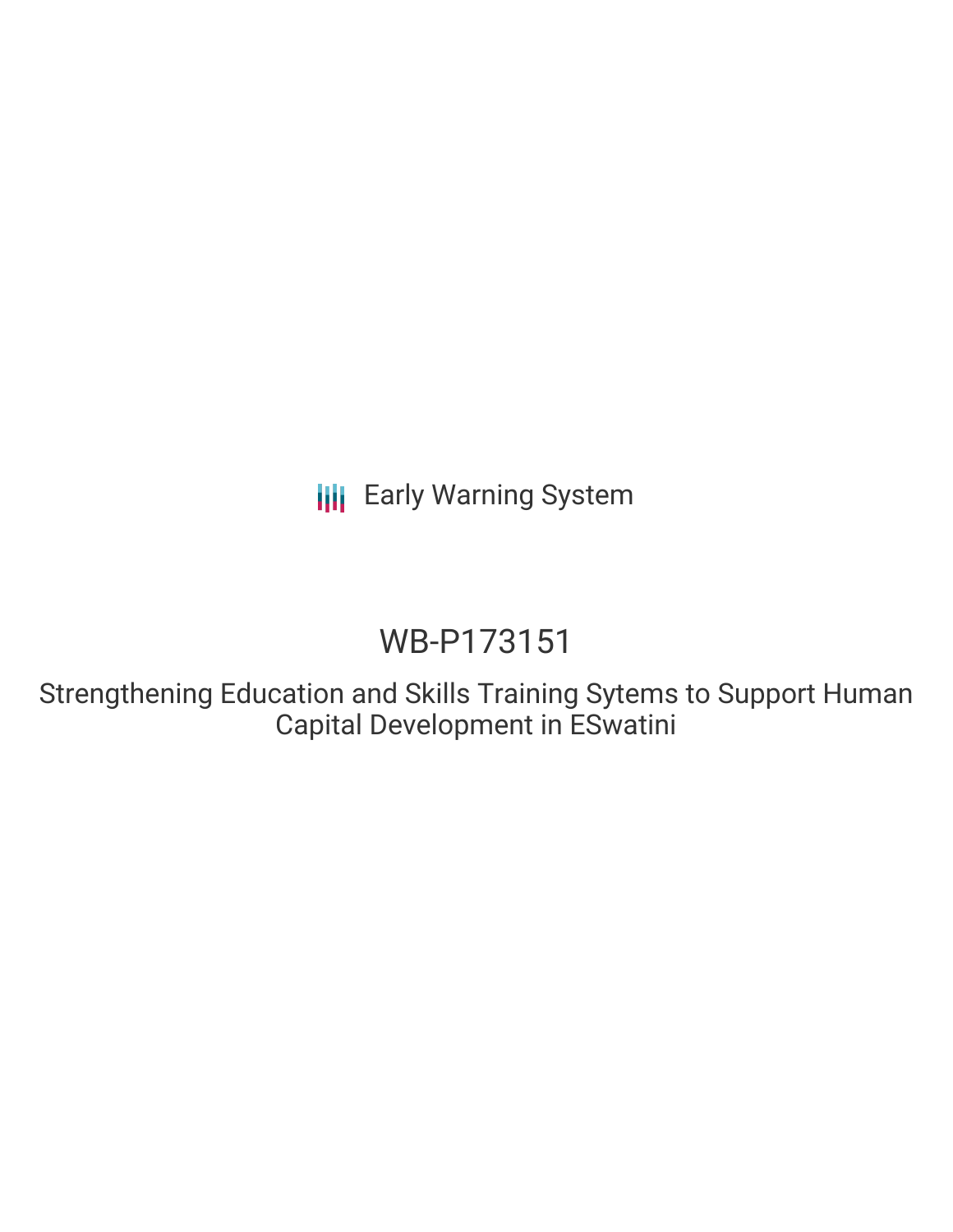

Strengthening Education and Skills Training Sytems to Support Human Capital Development in ESwatini

### **Quick Facts**

| <b>Countries</b>               | Swaziland                   |
|--------------------------------|-----------------------------|
| <b>Financial Institutions</b>  | World Bank (WB)             |
| <b>Status</b>                  | Proposed                    |
| <b>Bank Risk Rating</b>        | B                           |
| <b>Voting Date</b>             | 2021-04-14                  |
| <b>Borrower</b>                | Kingdom of ESwatini         |
| <b>Sectors</b>                 | <b>Education and Health</b> |
| <b>Investment Type(s)</b>      | Loan                        |
| <b>Investment Amount (USD)</b> | \$35.00 million             |
| <b>Project Cost (USD)</b>      | \$35.00 million             |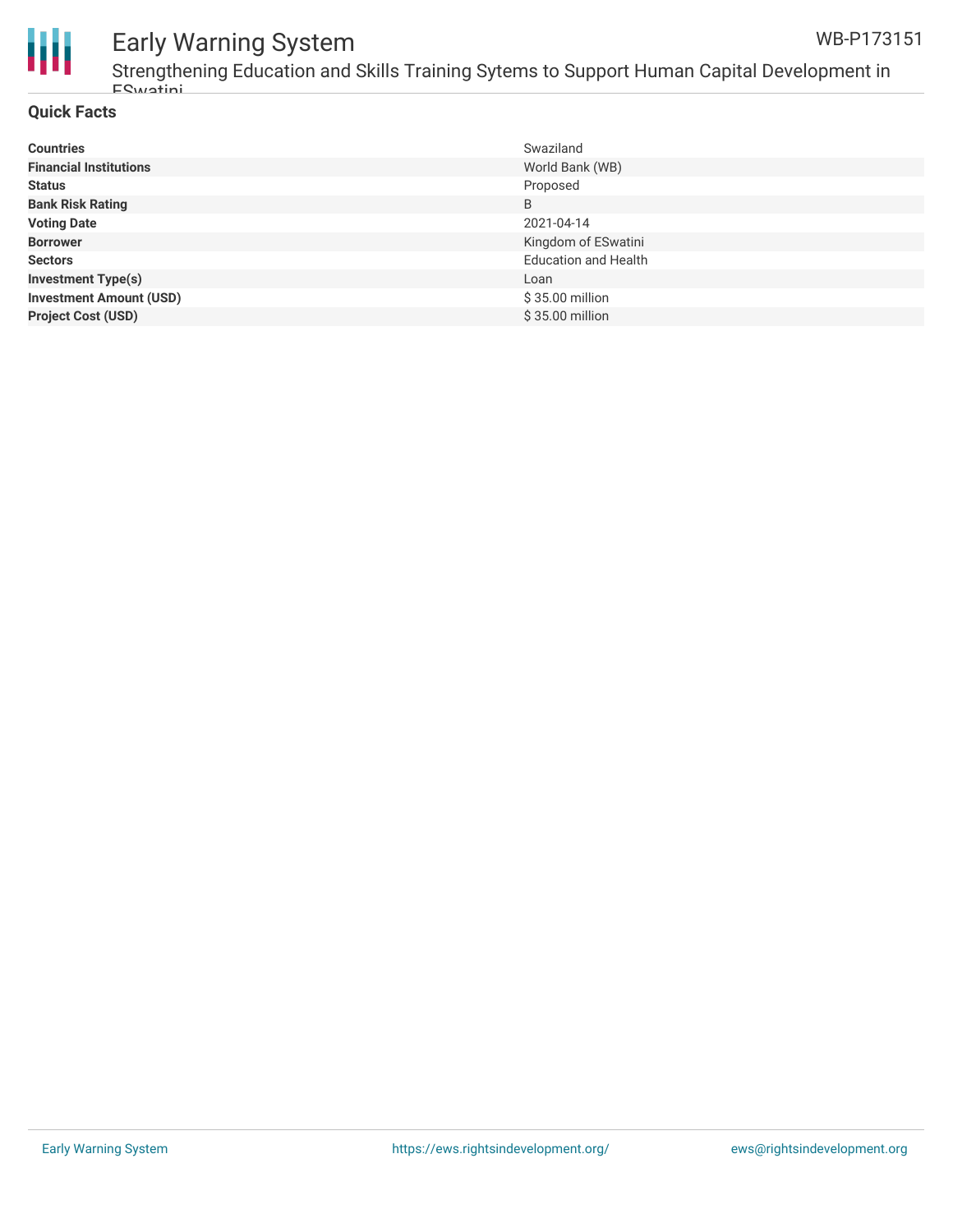

### **Project Description**

According to bank documents, the project objective is to improve access, completion and the quality of basic education (including Early Childhood Development and Education), skills training and support services for girls, boys and youth in ESwatini.

The project has four components:

- 1. Component 1: Strengthening coordination and regulation of Early Childhood Development and Education (ECDE) services and improving access to quality ECDE services. Experience from other countries shows that a well-integrated multisectoral ECDE system has the following elements: (i) a strong ECDE system and enabling environment with commitment and budget from the Government; (ii) policies in place for early childhood development; (iii) a multi-sectoral ECDE strategy and implementation plan; (iv) multi-sectoral coordination between Ministries and stakeholders; (v) monitoring and evaluation; and (vi) standards in place for teacher training, the curriculum, learning environment, and a minimum package of multi-sectoral interventions for specific age groups i.e. 0 to 3-year-olds, 3 to 5-year-olds, and 5 to 8-year-olds. To support the Government of ESwatini to strengthen these elements, the project will focus on the following three subcomponents:
	- I. Strengthen coordination and management of ECDE services through improved governance of the system
	- II. Development of policies/guidelines to support overall ECDE system strengthening
	- III. Strengthening access to quality service delivery for ECDE service providers
- 2. Component 2: Improving internal efficiency and quality in Basic Education. There are two major issues that the project will address during the period when children are in school in ESwatini. First, improving the overall quality of education so that students leave the education system with strong foundational skills and higher levels of cognitive and noncognitive/transversal skills. Second, improving the retention of children through the end of junior secondary education.
	- I. Improving literacy and numeracy in the early grades by strengthening Early Grade Reading, Mathematics, and Assessment
	- II. Improving retention in secondary education
		- i. Addressing demand-side constraints Improved targeting and implementation of the OVC grant
		- ii. Addressing supply-side constraints Expanding Access to Secondary Education
		- iii. Integration of ICT to improve the quality of Mathematics and Science instruction in secondary education
- 3. Component 3: Improving employment prospects and support services for youth. This component is focused on addressing the multiple deprivations faced by youth (including youth with disabilities) through comprehensive interventions targeted towards supporting them to become more productive citizens.

I.

Strengthening technical and vocational training for youth in selected economic sectors

- II. Providing support services to youth through established youth centers
- 4. Component 4: Project Management, Capacity Building and Technical Assistance. The objective of this component is to strengthen key management capacities of the MoET, regional and local education offices as well as the Project Implementation Unit (PIU) which will support the Ministry with procurement, financial management, supervision of project activities and monitoring and evaluation.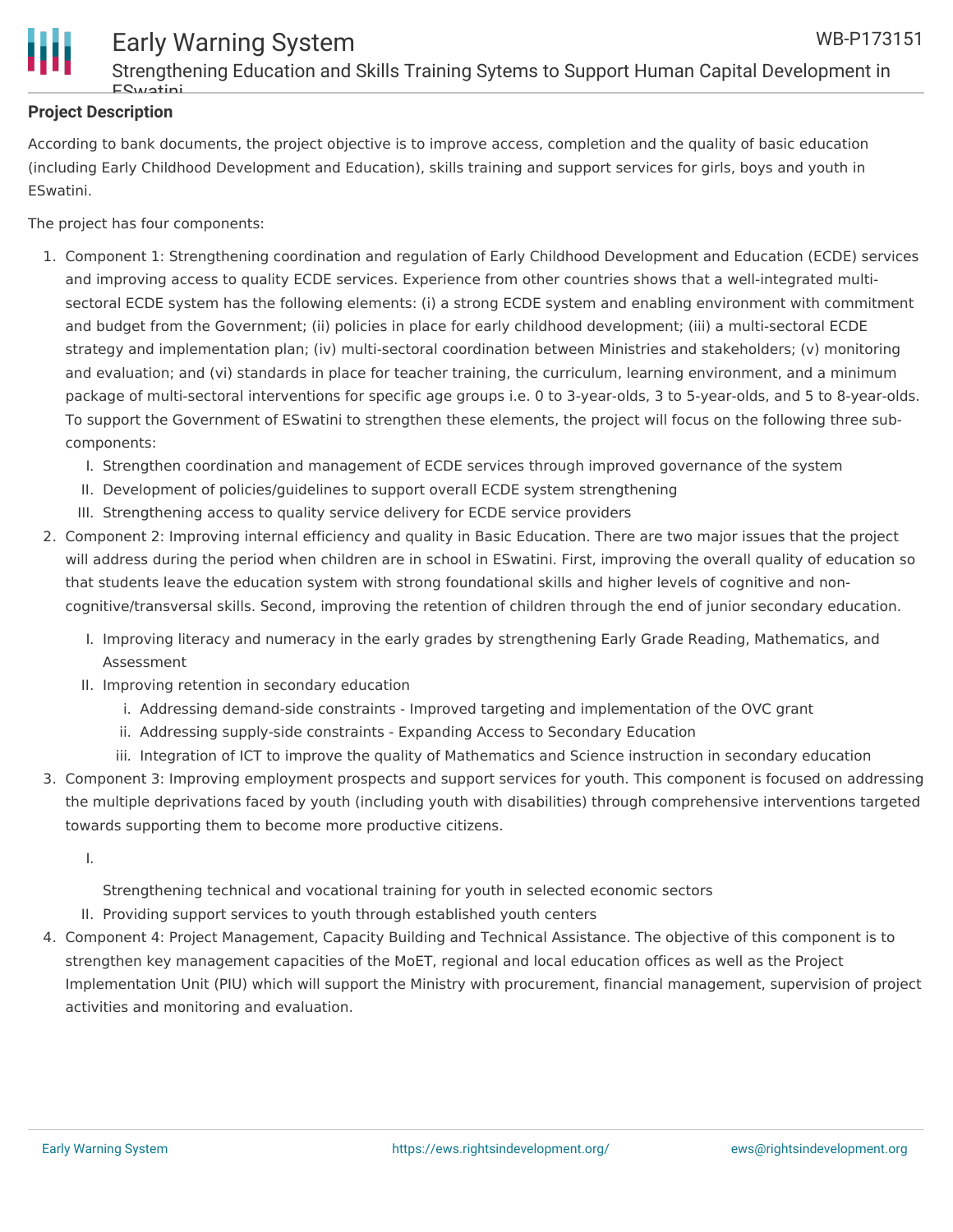

### **Investment Description**

World Bank (WB)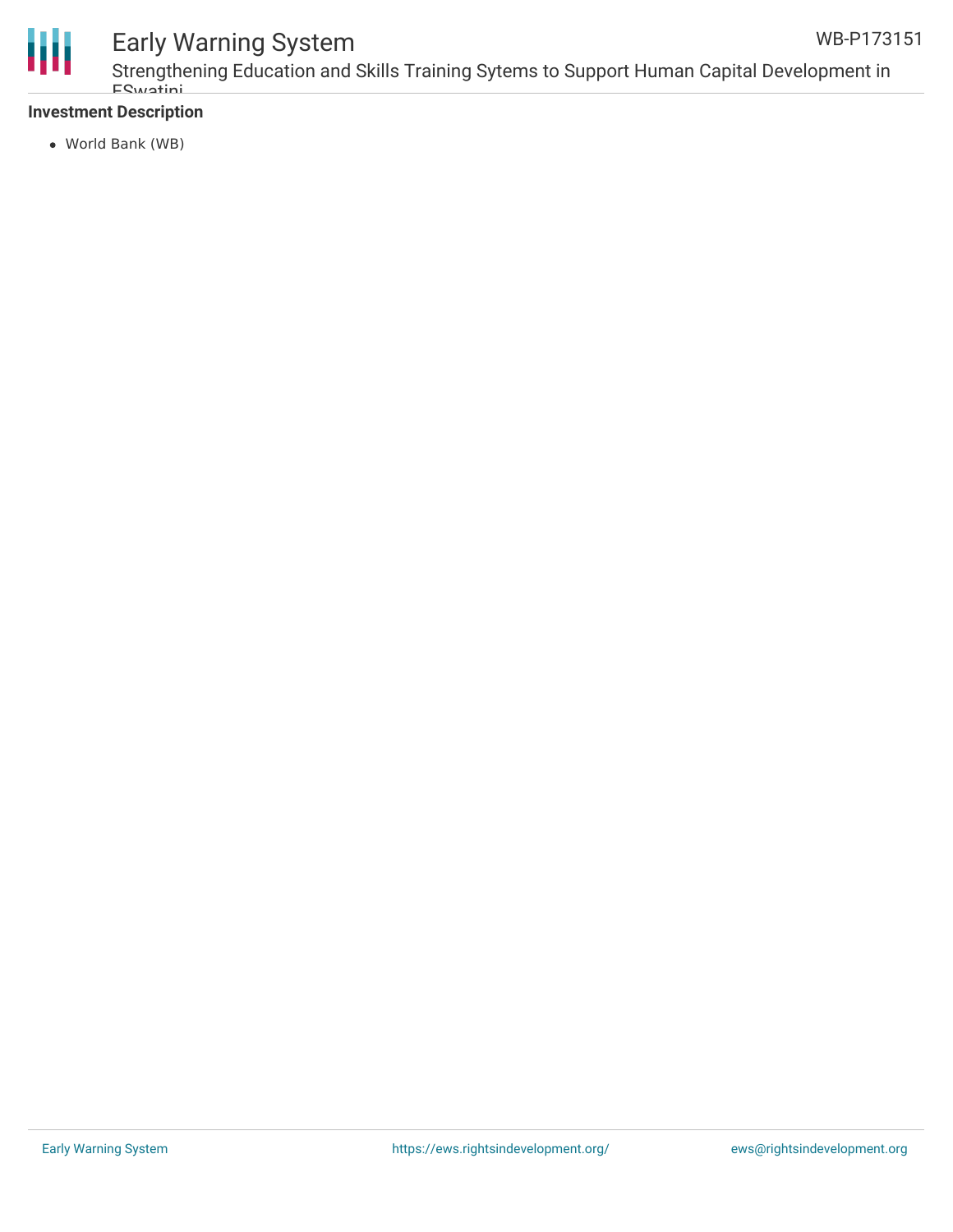

Strengthening Education and Skills Training Sytems to Support Human Capital Development in ESwatini

### **Contact Information**

**World Bank:** Elizabeth Ninan Dulvy Senior Education Specialist

**Borrower:** Ministry of Finance

**Implementing Agency:** Ministry of Education and Training Ntombenhle Dlamini Dr. [lenhledlamini2003@yahoo.co.uk](mailto:lenhledlamini2003@yahoo.co.uk)

#### **ACCESS TO INFORMATION**

To submit an information request for project information, you will have to create an account to access the Access to Information request form. You can learn more about this process at: [https://www.worldbank.org/en/access-to](https://www.worldbank.org/en/access-to-information/request-submission)information/request-submission

#### **ACCOUNTABILITY MECHANISM OF THE WORLD BANK**

The World Bank Inspection Panel is the independent complaint mechanism and fact-finding body for people who believe they are likely to be, or have been, adversely affected by a World Bank-financed project. If you submit a complaint to the Inspection Panel, they may investigate to assess whether the World Bank is following its own policies and procedures for preventing harm to people or the environment. You can contact the Inspection Panel or submit a complaint by emailing ipanel@worldbank.org. Information on how to file a complaint and a complaint request form are available at: [https://www.inspectionpanel.org/how-to](https://www.inspectionpanel.org/how-to-file-complaint)file-complaint